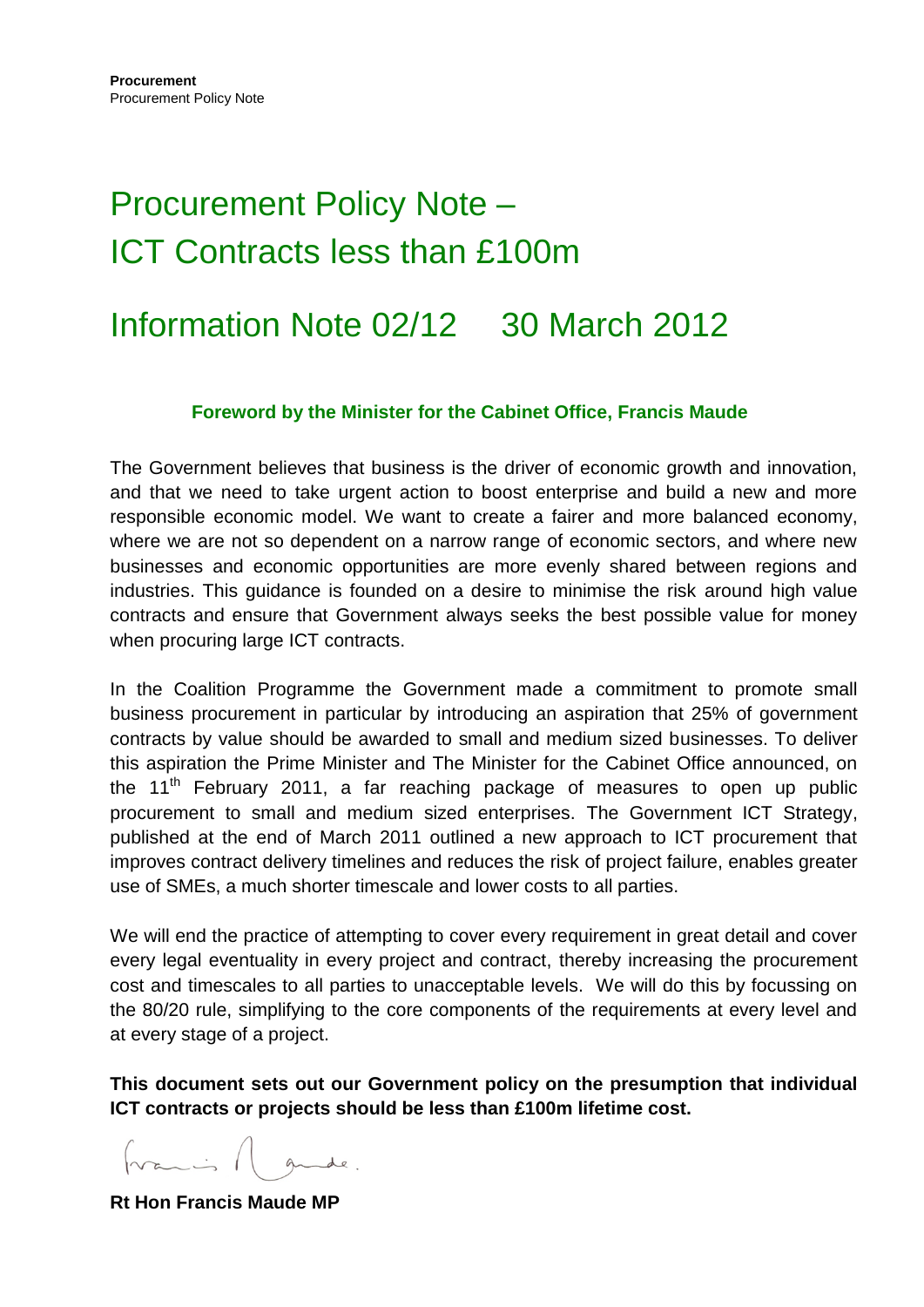#### **Issue**

- 1. The Government wishes to reduce significantly the delivery risk of very high-value projects which use ICT to deliver their business objectives and also to achieve better value for money overall from its investment in those projects.
- 2. All future ICT projects will be designed from the outset with the presumption that they will have a total lifetime cost of less than £100m, unless a strong case can be made that doing so increases the overall cost to the taxpayer, notably increases the risk of failure or increases the security threat to the public body or Government as a whole.
- 3. The policy set out in this PPN complements Government's new approach to ICT procurement announced by Francis Maude on 9 March 2012: In future, government IT contracts will be more flexible, starting with two areas (application software and infrastructure IT). The Government is introducing set breakpoints in IT contracts so there is less money locked into large lengthy contracts. The Government will look to disaggregate future contracts and deliver more flexible, cheaper solutions. This opens up opportunities for SMEs and reduces the cost to taxpayers.

#### **Timing and Scope**

4. This guidance takes effect from 1<sup>st</sup> April 2012 and applies to all central government departments, their agencies and non departmental public bodies.

#### **Dissemination**

5. Please circulate this Procurement Policy Note (PPN) within your organisation, agencies, non-departmental public bodies (NDPBs), and any other bodies for which you are responsible, drawing it to the particular attention of those with a purchasing role.

#### **Contact**

6. Please direct your response and any general enquiries to the Service Desk: 0845 000 4999 [servicedesk@cabinet-office.gsi.gov.uk](mailto:servicedesk@cabinet-office.gsi.gov.uk) .

#### **Background**

- 7. The £100m threshold relates to all ICT contracts or projects where the total value over the life of the contract exceeds £100m regardless of how the contract is funded. It includes frameworks as well as individual call offs from frameworks. A case may be made for exemption from this policy on the grounds of national security or continuity of a critical Government service. Based on this, the policy aims are as follows:
	- To reduce the risk of single supplier failure within a large project;
	- To increase competition and innovation by enabling more suppliers to bid and take part in projects, thereby increasing value to the taxpayer;
	- To procure contracts in a way which ensures maximum possible benefit to the maximum number of parties - for example, ensuring that infrastructure/services which are procured can be used by more than one department.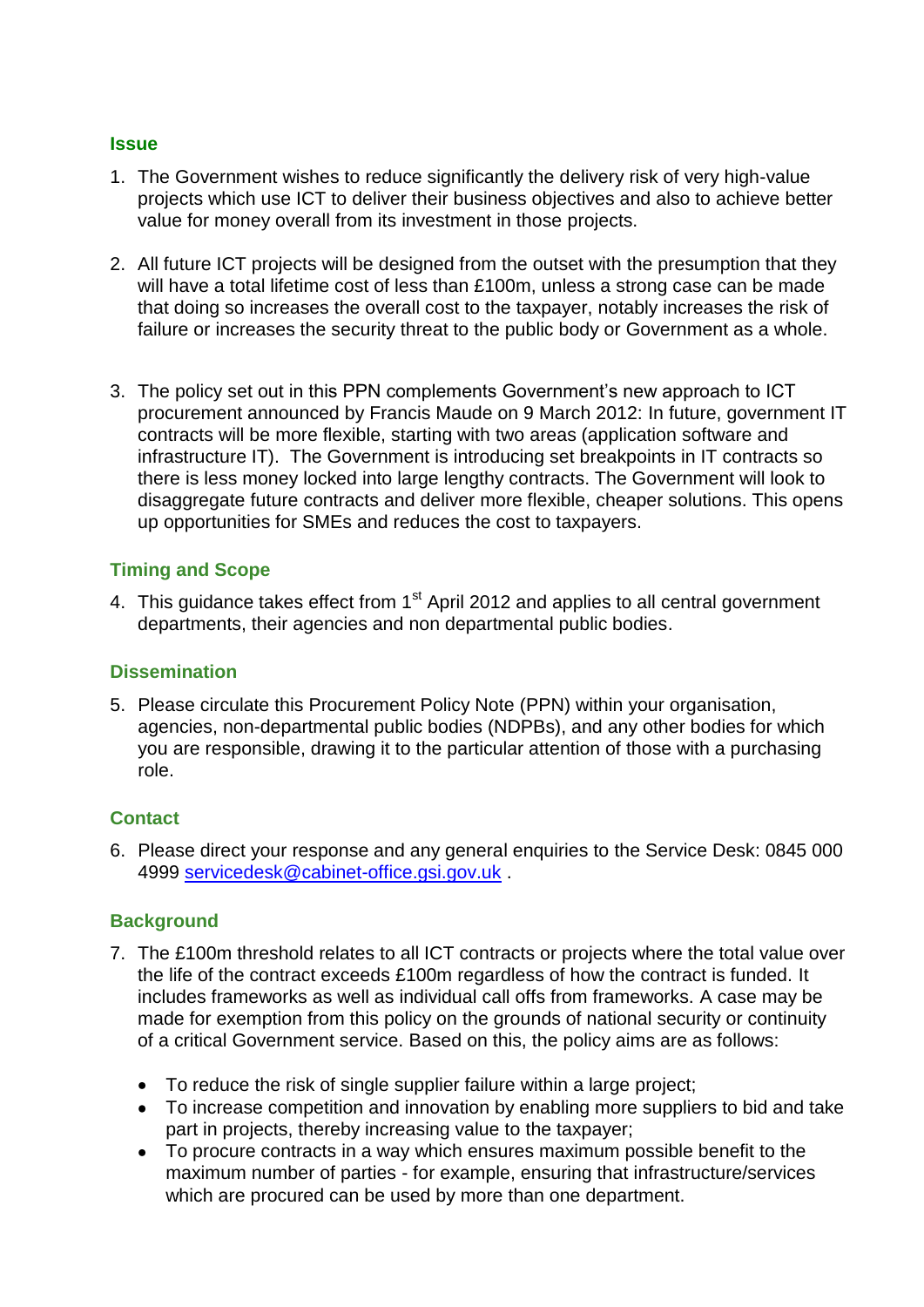#### **Next Steps**

8. To implement this policy Government will improve the acquisition of services, technology and outsourcing activities to ensure maximum value for money through the existing ICT Spending Control process. This will be strengthened to take account of the following approaches.

#### **Encouraging re-use of existing resources**

- 9. We will encourage departments to:
	- 9.1 Review all options available elsewhere in Government before any procurement activity is undertaken, to ensure that their needs cannot be met 'in-house'. This approach may not offer a complete solution, but may offer savings on elements of the overall programme - for example; sharing space in an existing data centre, rather than buying from new.
	- 9.2 Ensure their finance directors, procurement directors and chief information officers (or equivalents) approve and verify that, before any procurement is started and concluded, they have satisfied themselves that what is being proposed by suppliers maximises re-use of government assets in the first instance, where feasible, and conforms to all other Government ICT strategies and policies such as open source and open standards.
	- 9.3 Ensure that their procurement processes support the Government's overall approach to ICT policies and standards and achieve business requirements; and that products and services procured are aligned to meet Government requirements and standards in the medium-long term.

#### **Improving the way in which we procure goods**

10.In parallel we will work to:

- 10.1 Ensure that government becomes an intelligent and capable customer able to manage such procurements and on-going project management in-house as well as ensuring we hold each other accountable for delivery to time, budget and quality.
- 10.2 Encourage and facilitate multi-departmental procurement of products and services to ensure further standardisation and simplification, and to drive down overall costs through higher volumes. There may be cases where it can be justified to deliver better value for money through a multi-departmental procurement, even if it is above the £100m threshold.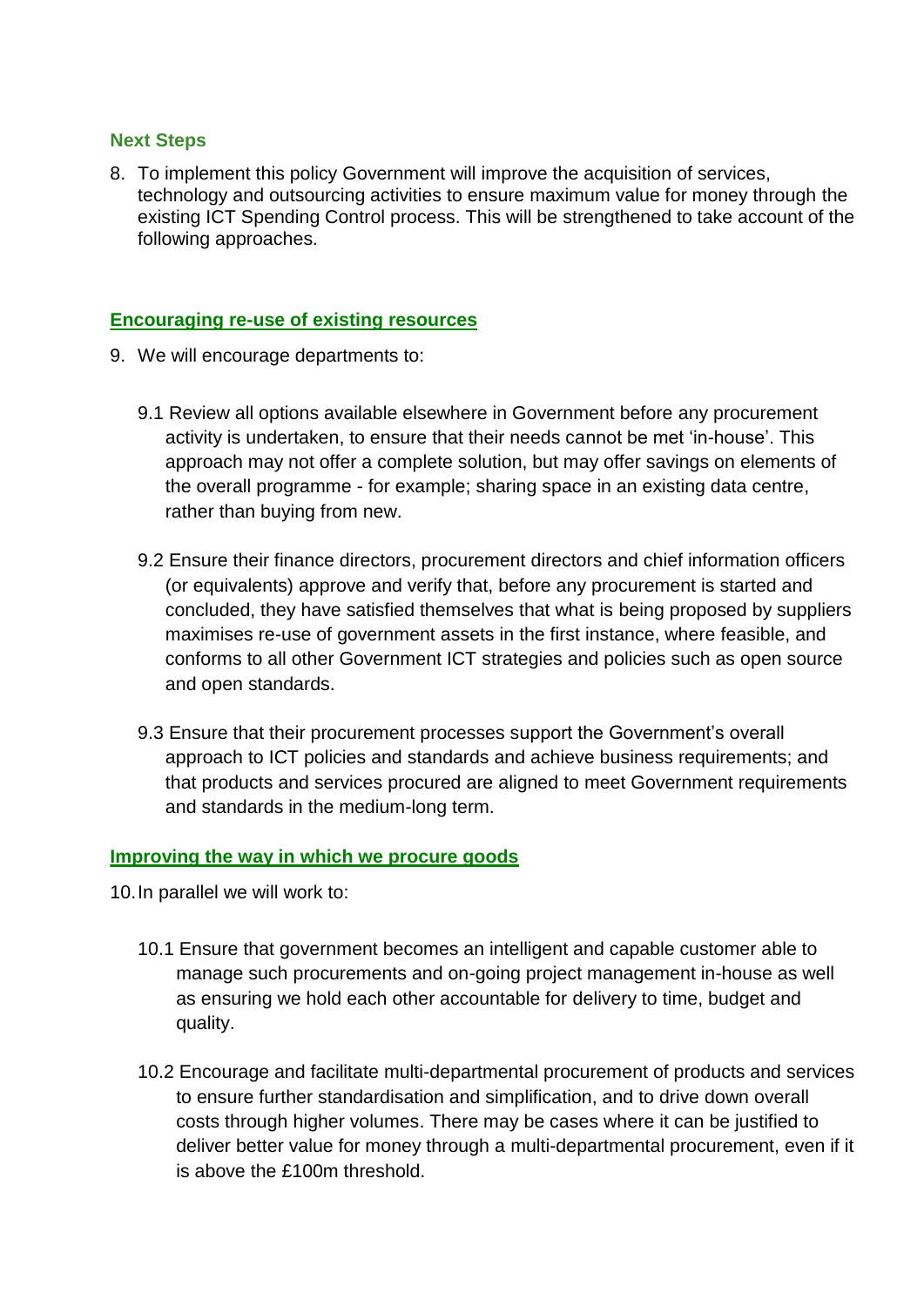- 10.3 Reduce the complexity of projects for ICT suppliers and costs to them and the taxpayer, by ensuring all contracts are procured on the basis of accessibility and reusability for the whole public sector.
- 10.4 Through applying a "Lean" approach to the procurement process, we will significantly reduce the cost and time of procurement activities. We will also look to simplify terms and conditions, standardise contracts and processes and use common pricing/benchmark rates.
- 10.5 The appointment of 'Crown Representatives' to improve the way that Government deals with its major suppliers, will ensure that Government receives the best value for money, by ensuring that the Government acts as a single customer. They will maintain oversight of significant new contract awards to key suppliers, using their knowledge of a supplier's performance across its portfolio of contracts with central government to feed in, where appropriate, to the negotiation/procurement process involving these suppliers.

### **Encouraging greater competition and innovation**

- 11.The procurement approach we will adopt will:
	- 11.1 Use evidence to determine the optimal contract size and specification which will optimise value for money. This will require early market engagement with large, medium and small suppliers.
	- 11.2 Ensure value for money, competition and innovation by ensuring that small and medium sized enterprises (SMEs) are freely able to bid. Ensuring that any procurement process we use does not unnecessarily exclude them due to price, risk or resource associated with bidding activity. This includes reviewing our criteria and evidence required as part of the contract award process for items that might be relevant to a large company only. However, SMEs will be treated no differently in evaluation of capability, financial stability, or their ability to provide ongoing support, etc.
	- 11.3 Ensure visibility of innovation and encourage mass purchasing of solutions available from both within the public sector and the private sector by creating a quality assured Government Cloud based procurement vehicle for Government, which enables all sizes of organisations to showcase their products, services, solutions etc. This service would also enable government to market and sell any unwanted assets it might own.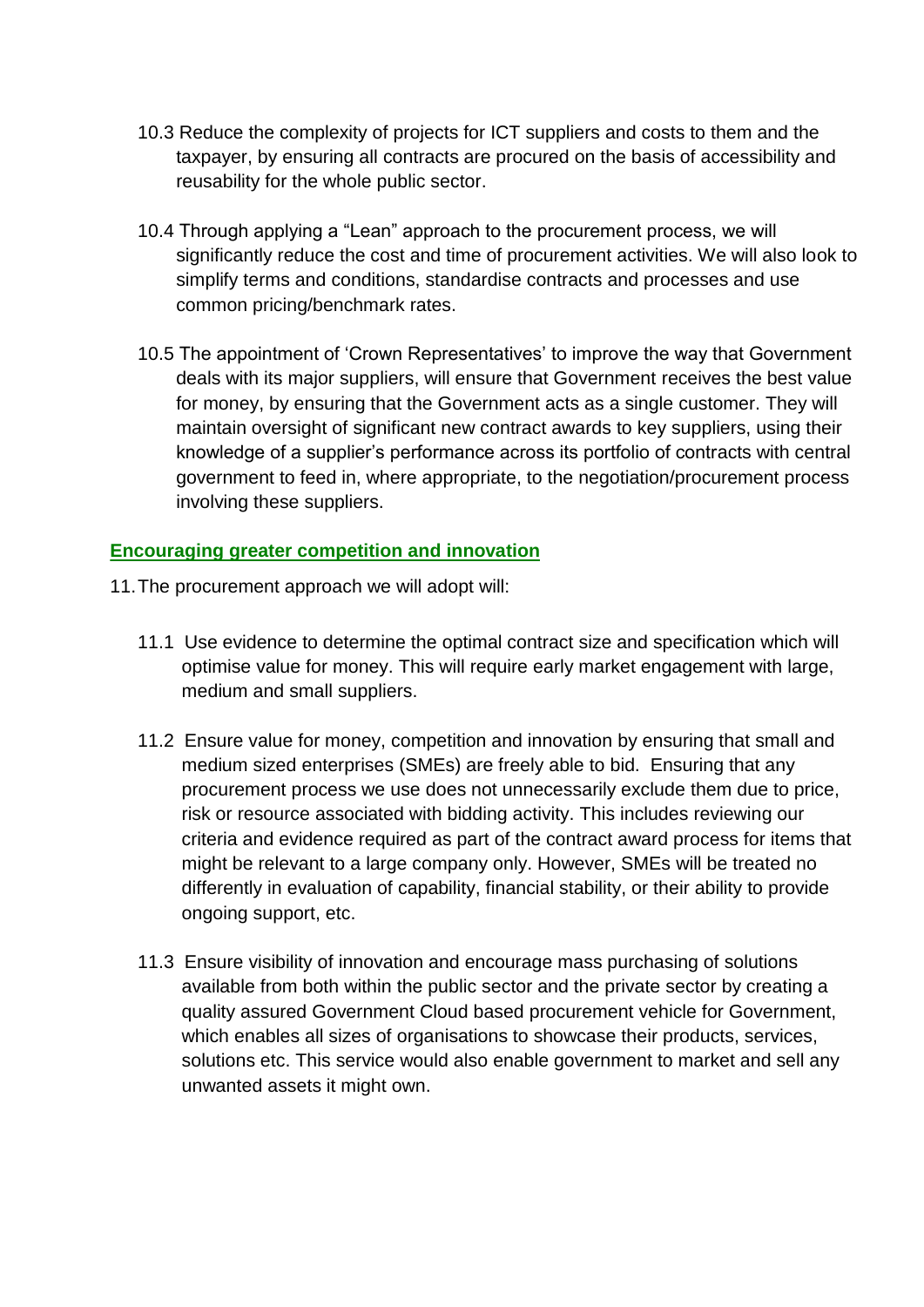11.4 Encourage and maximise the use of Open Source/Open Standards whenever possible and where it represents a value for money solution, allowing department to re-use code, designs, templates etc. ensuring that work is not duplicated.

#### **Constructing contracts and projects in a different way**

- 12.In order to fulfil this policy's clear objectives of de-risking projects and achieving maximum value for money, it is likely that departments will need to construct projects and resultant tenders in a more modular and flexible way, with a greater link between core business needs and specified requirements. For example:
	- 12.1 Create explicit development feedback "loops" between policy makers and those responsible for implementation;
	- 12.2 By reducing contract lengths but taking into account the need to retain knowledge and expertise;
	- 12.3 Separating out client side consultancy support from the project;
	- 12.4 Purchasing consultancy on the basis of delivering clearly specified outcomes and outputs with defined time-limits;
	- 12.5 Separating out the purchase of hardware, software and often commodities from the bid. This can be done separately through framework contracts and commodity purchasing;
	- 12.6 Ensuring that telecommunications are removed from scope as Public Sector Network (PSN) is mandated and can be purchased separately;
	- 12.7 Removing the design and building of additional data centres;
	- 12.8 Separating out business change, this should be done by the department in-house or under a separate contract;
	- 12.9 Contracting live services/Business Process Outsourcing (BPO) operations separately as they are out of scope;
	- 12.10For bespoke software development, software should be divided into discrete functions. Capable, stable and financially secure SMEs and larger organisations should be invited to bid. An integration supplier could act as the integration partner within a transparent supply-chain structure.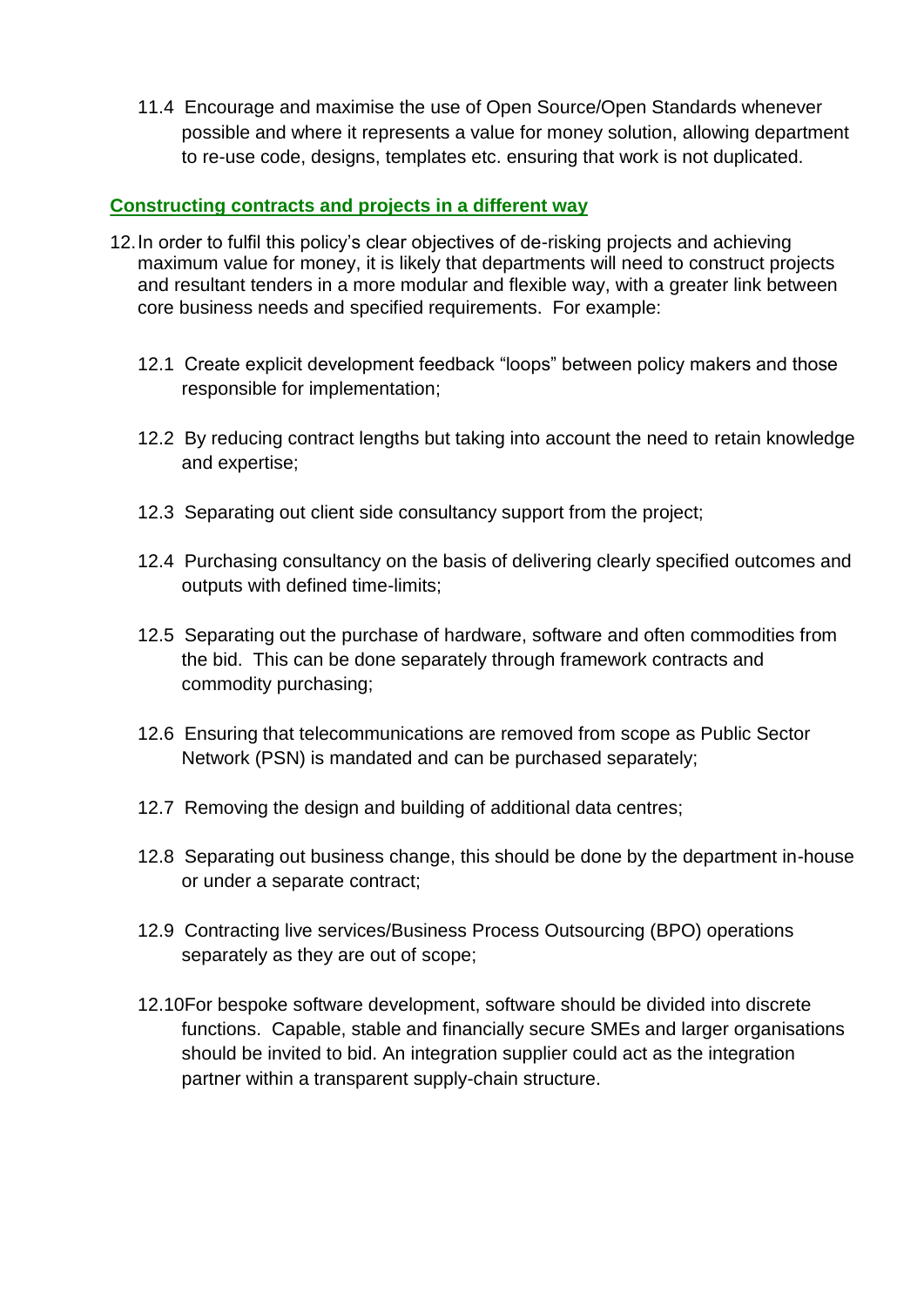- 12.11Build up the required calibre of skilled civil servants who can manage complex projects.
- 12.12 An example project for a desktop refresh of 10,000 users:
- A separate e-auction/commodity procurement of 10,000 devices;
- The winning supplier will load on a government approved operating system, with no customisation or design requirements. The operating system will be purchased directly by Government under a Crown deal;
- The winning supplier will then load onto the operating system one of a series of desktop office software packages, again purchased by Government under a Crown deal;
- A supplier will then be selected to handle application porting onto the new environment, potentially with a support and/or live services contract.

# **The Benefits**

- 13. Positive benefits as this policy is adopted should include:
	- A reduction of temptation to 'Gold Plate' projects as this is likely to exceed the £100m total value;
	- An overall reduction in the risk of over complicating projects, thereby increasing the probability of success;
	- An increase in contracts being let to individual companies rather than consortia, thereby minimizing layered integration risk and costs and at the same time increasing transparency;
	- A reduction in the ability of parties to transfer inappropriate risk to the supply chain without visibility to the project owner;
	- A greater sharing of contracts around the supplier market and increased numbers of qualifying bidders;
	- A reduced risk of paralysis due to single failure of a supplier on a project;
	- Lower individual contract procurement costs; and
	- Reduced overall costs as suppliers factor in less risk premium.

# **The Implications**

- 14. There are also some implications that flow from this policy. They include:
	- Integration risk retained by the public sector which might increase risk of failure. This will need to be managed which might increase departmental costs as they develop this capability;
	- A potential reduction in benefit from economies of scale within individual contracts, offset by more innovation, competition and greater benefits of scale from frameworks and commodity procurement for the whole of government;